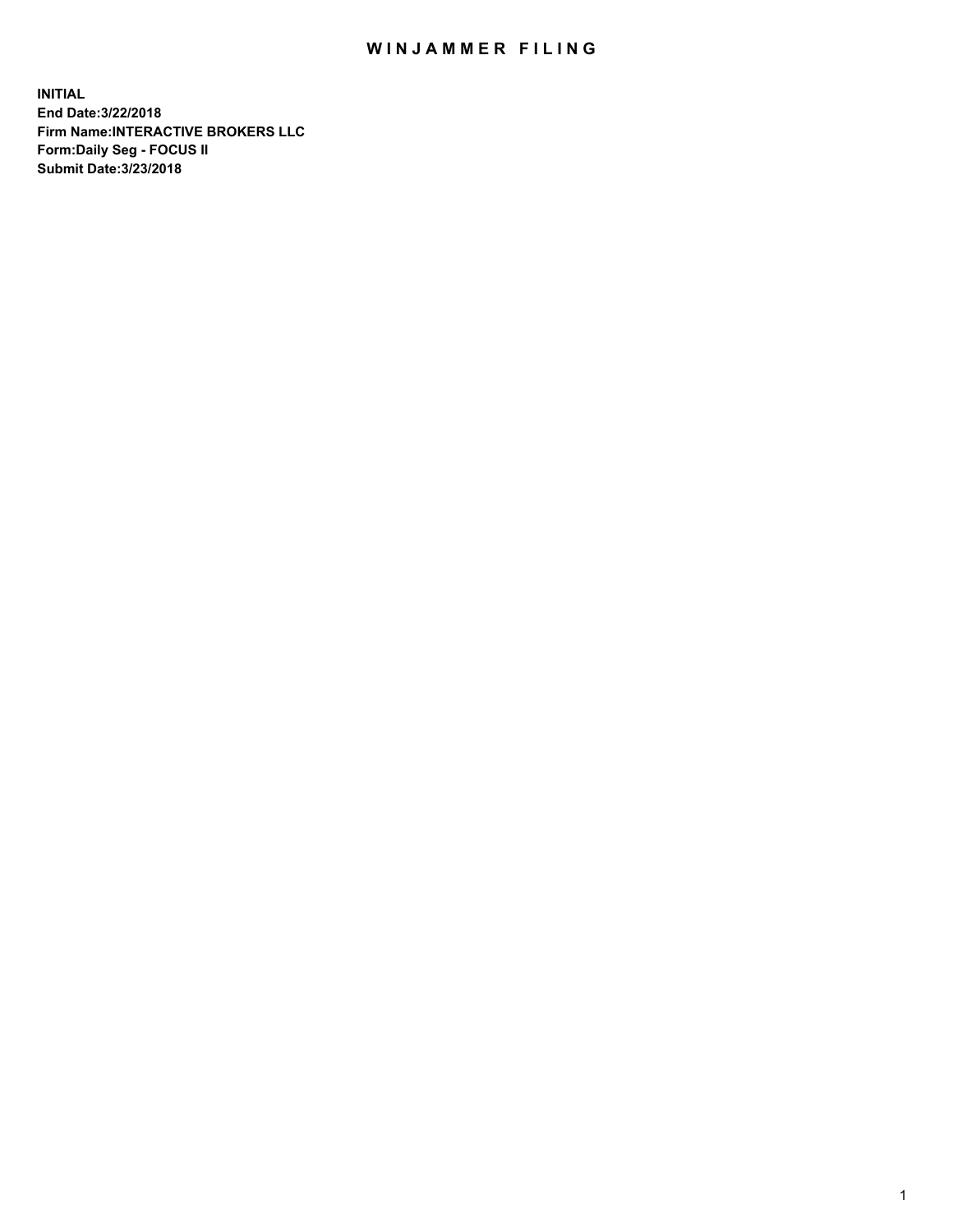## **INITIAL End Date:3/22/2018 Firm Name:INTERACTIVE BROKERS LLC Form:Daily Seg - FOCUS II Submit Date:3/23/2018 Daily Segregation - Cover Page**

| Name of Company<br><b>Contact Name</b><br><b>Contact Phone Number</b><br><b>Contact Email Address</b>                                                                                                                                                                                                                          | <b>INTERACTIVE BROKERS LLC</b><br>James Menicucci<br>203-618-8085<br>jmenicucci@interactivebrokers.c<br>om |
|--------------------------------------------------------------------------------------------------------------------------------------------------------------------------------------------------------------------------------------------------------------------------------------------------------------------------------|------------------------------------------------------------------------------------------------------------|
| FCM's Customer Segregated Funds Residual Interest Target (choose one):<br>a. Minimum dollar amount: ; or<br>b. Minimum percentage of customer segregated funds required:%; or<br>c. Dollar amount range between: and; or<br>d. Percentage range of customer segregated funds required between:% and%.                          | $\overline{\mathbf{0}}$<br>0<br>155,000,000 245,000,000<br>0 <sub>0</sub>                                  |
| FCM's Customer Secured Amount Funds Residual Interest Target (choose one):<br>a. Minimum dollar amount: ; or<br>b. Minimum percentage of customer secured funds required:%; or<br>c. Dollar amount range between: and; or<br>d. Percentage range of customer secured funds required between:% and%.                            | $\overline{\mathbf{0}}$<br>$\overline{\mathbf{0}}$<br>80,000,000 120,000,000<br>00                         |
| FCM's Cleared Swaps Customer Collateral Residual Interest Target (choose one):<br>a. Minimum dollar amount: ; or<br>b. Minimum percentage of cleared swaps customer collateral required:% ; or<br>c. Dollar amount range between: and; or<br>d. Percentage range of cleared swaps customer collateral required between:% and%. | $\overline{\mathbf{0}}$<br>$\overline{\mathbf{0}}$<br>0 <sub>0</sub><br><u>00</u>                          |

Attach supporting documents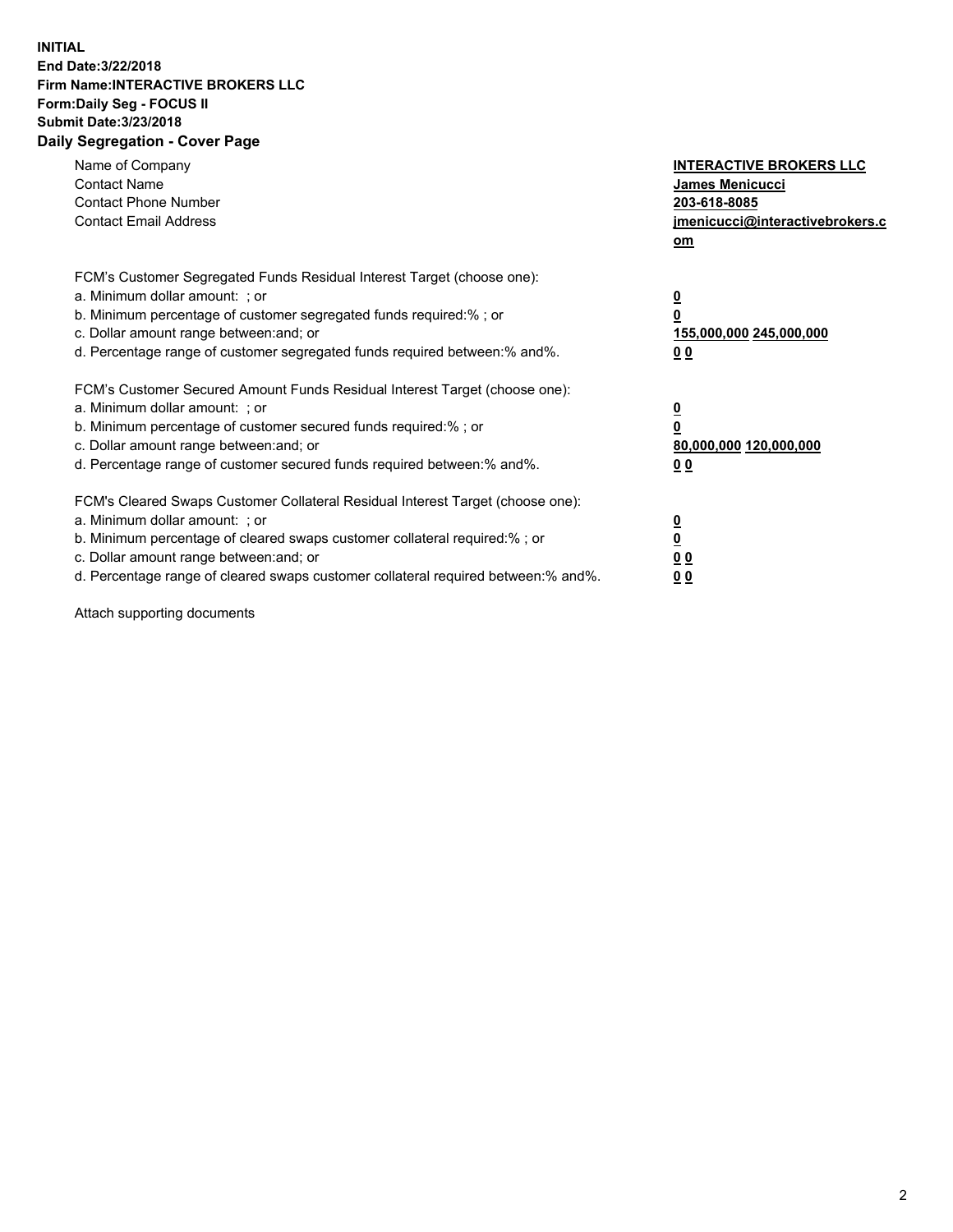## **INITIAL End Date:3/22/2018 Firm Name:INTERACTIVE BROKERS LLC Form:Daily Seg - FOCUS II Submit Date:3/23/2018 Daily Segregation - Secured Amounts**

|                                                                         | Daily Jegregation - Jeculed Aniounts                                                        |                                   |
|-------------------------------------------------------------------------|---------------------------------------------------------------------------------------------|-----------------------------------|
|                                                                         | Foreign Futures and Foreign Options Secured Amounts                                         |                                   |
|                                                                         | Amount required to be set aside pursuant to law, rule or regulation of a foreign            | $0$ [7305]                        |
|                                                                         | government or a rule of a self-regulatory organization authorized thereunder                |                                   |
| 1.                                                                      | Net ledger balance - Foreign Futures and Foreign Option Trading - All Customers             |                                   |
|                                                                         | A. Cash                                                                                     | 440,515,590 [7315]                |
|                                                                         | B. Securities (at market)                                                                   | $0$ [7317]                        |
| 2.                                                                      | Net unrealized profit (loss) in open futures contracts traded on a foreign board of trade   | -13,194,235 [7325]                |
| 3.                                                                      | Exchange traded options                                                                     |                                   |
|                                                                         | a. Market value of open option contracts purchased on a foreign board of trade              | 166,225 [7335]                    |
|                                                                         | b. Market value of open contracts granted (sold) on a foreign board of trade                | $-62,429$ [7337]                  |
| 4.                                                                      | Net equity (deficit) (add lines 1.2. and 3.)                                                | 427,425,151 [7345]                |
| 5.                                                                      | Account liquidating to a deficit and account with a debit balances - gross amount           | 8,102 [7351]                      |
|                                                                         | Less: amount offset by customer owned securities                                            | 0 [7352] 8,102 [7354]             |
| 6.                                                                      | Amount required to be set aside as the secured amount - Net Liquidating Equity              | 427,433,253 [7355]                |
|                                                                         | Method (add lines 4 and 5)                                                                  |                                   |
| 7.                                                                      | Greater of amount required to be set aside pursuant to foreign jurisdiction (above) or line | 427,433,253 [7360]                |
|                                                                         | 6.                                                                                          |                                   |
|                                                                         | FUNDS DEPOSITED IN SEPARATE REGULATION 30.7 ACCOUNTS                                        |                                   |
| 1 <sub>1</sub>                                                          | Cash in banks                                                                               |                                   |
|                                                                         | A. Banks located in the United States                                                       | 80,858,792 [7500]                 |
|                                                                         | B. Other banks qualified under Regulation 30.7                                              | 0 [7520] 80,858,792 [7530]        |
| 2.                                                                      | Securities                                                                                  |                                   |
|                                                                         | A. In safekeeping with banks located in the United States                                   | 363,176,560 [7540]                |
|                                                                         | B. In safekeeping with other banks qualified under Regulation 30.7                          | 0 [7560] 363,176,560 [7570]       |
| 3.                                                                      | Equities with registered futures commission merchants                                       |                                   |
|                                                                         | A. Cash                                                                                     | $0$ [7580]                        |
|                                                                         | <b>B.</b> Securities                                                                        | $0$ [7590]                        |
|                                                                         | C. Unrealized gain (loss) on open futures contracts                                         | $0$ [7600]                        |
|                                                                         | D. Value of long option contracts                                                           | $0$ [7610]                        |
|                                                                         | E. Value of short option contracts                                                          | 0 [7615] 0 [7620]                 |
| 4.<br>Amounts held by clearing organizations of foreign boards of trade |                                                                                             |                                   |
|                                                                         | A. Cash                                                                                     | $0$ [7640]                        |
|                                                                         | <b>B.</b> Securities                                                                        | $0$ [7650]                        |
|                                                                         | C. Amount due to (from) clearing organization - daily variation                             | $0$ [7660]                        |
|                                                                         | D. Value of long option contracts                                                           | $0$ [7670]                        |
|                                                                         | E. Value of short option contracts                                                          | 0 [7675] 0 [7680]                 |
| 5.                                                                      | Amounts held by members of foreign boards of trade                                          |                                   |
|                                                                         | A. Cash                                                                                     | 119,156,639 [7700]                |
|                                                                         | <b>B.</b> Securities                                                                        | $0$ [7710]                        |
|                                                                         | C. Unrealized gain (loss) on open futures contracts                                         | -7,150,048 [7720]                 |
|                                                                         | D. Value of long option contracts                                                           | 166,225 [7730]                    |
|                                                                         | E. Value of short option contracts                                                          | -62,429 [7735] 112,110,387 [7740] |
| 6.                                                                      | Amounts with other depositories designated by a foreign board of trade                      | $0$ [7760]                        |
| 7.                                                                      | Segregated funds on hand                                                                    | $0$ [7765]                        |
| 8.                                                                      | Total funds in separate section 30.7 accounts                                               | 556,145,739 [7770]                |
| 9.                                                                      | Excess (deficiency) Set Aside for Secured Amount (subtract line 7 Secured Statement         | 128,712,486 [7380]                |
|                                                                         | Page 1 from Line 8)                                                                         |                                   |
| 10.                                                                     | Management Target Amount for Excess funds in separate section 30.7 accounts                 | 80,000,000 [7780]                 |
| 11.                                                                     | Excess (deficiency) funds in separate 30.7 accounts over (under) Management Target          | 48,712,486 [7785]                 |
|                                                                         |                                                                                             |                                   |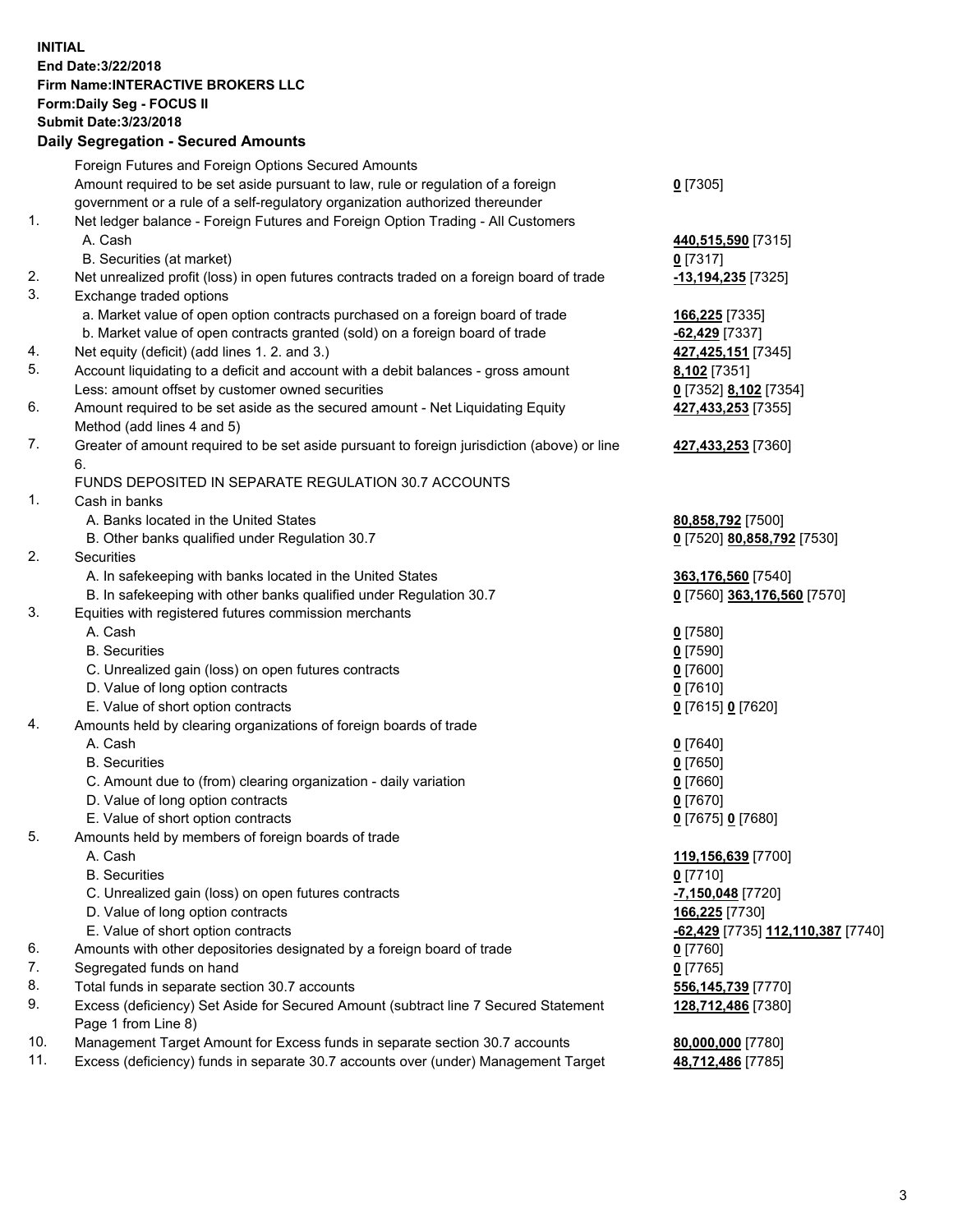**INITIAL End Date:3/22/2018 Firm Name:INTERACTIVE BROKERS LLC Form:Daily Seg - FOCUS II Submit Date:3/23/2018 Daily Segregation - Segregation Statement** SEGREGATION REQUIREMENTS(Section 4d(2) of the CEAct) 1. Net ledger balance A. Cash **4,243,530,156** [7010] B. Securities (at market) **0** [7020] 2. Net unrealized profit (loss) in open futures contracts traded on a contract market **54,326,646** [7030] 3. Exchange traded options A. Add market value of open option contracts purchased on a contract market **238,634,961** [7032] B. Deduct market value of open option contracts granted (sold) on a contract market **-332,049,472** [7033] 4. Net equity (deficit) (add lines 1, 2 and 3) **4,204,442,291** [7040] 5. Accounts liquidating to a deficit and accounts with debit balances - gross amount **331,812** [7045] Less: amount offset by customer securities **0** [7047] **331,812** [7050] 6. Amount required to be segregated (add lines 4 and 5) **4,204,774,103** [7060] FUNDS IN SEGREGATED ACCOUNTS 7. Deposited in segregated funds bank accounts A. Cash **700,970,686** [7070] B. Securities representing investments of customers' funds (at market) **2,615,455,590** [7080] C. Securities held for particular customers or option customers in lieu of cash (at market) **0** [7090] 8. Margins on deposit with derivatives clearing organizations of contract markets A. Cash **17,026,748** [7100] B. Securities representing investments of customers' funds (at market) **1,149,526,104** [7110] C. Securities held for particular customers or option customers in lieu of cash (at market) **0** [7120] 9. Net settlement from (to) derivatives clearing organizations of contract markets **9,795,692** [7130] 10. Exchange traded options A. Value of open long option contracts **238,605,465** [7132] B. Value of open short option contracts **-332,032,985** [7133] 11. Net equities with other FCMs A. Net liquidating equity **0** [7140] B. Securities representing investments of customers' funds (at market) **0** [7160] C. Securities held for particular customers or option customers in lieu of cash (at market) **0** [7170] 12. Segregated funds on hand **0** [7150] 13. Total amount in segregation (add lines 7 through 12) **4,399,347,300** [7180] 14. Excess (deficiency) funds in segregation (subtract line 6 from line 13) **194,573,197** [7190] 15. Management Target Amount for Excess funds in segregation **155,000,000** [7194]

16. Excess (deficiency) funds in segregation over (under) Management Target Amount Excess

**39,573,197** [7198]